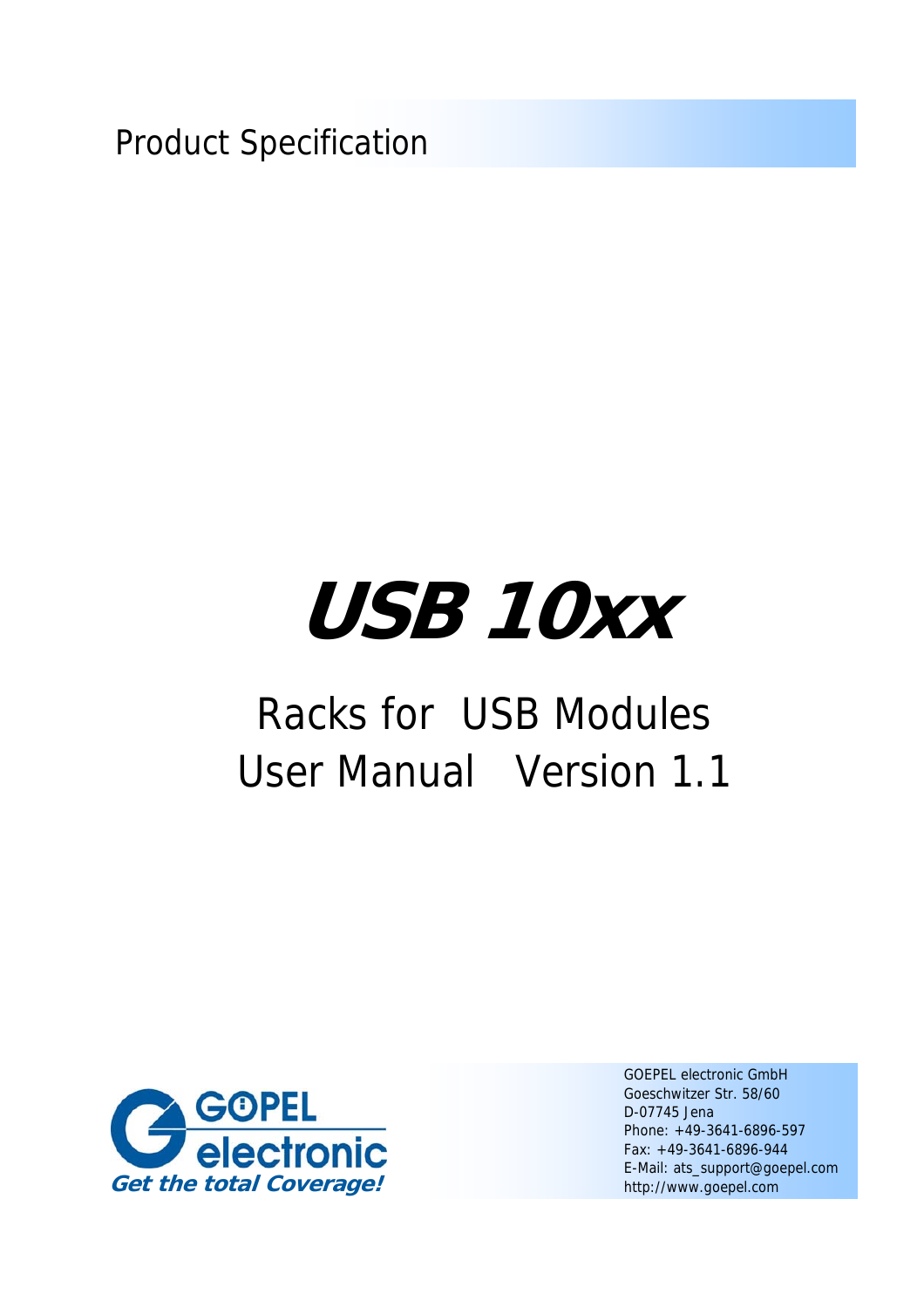#### **© 2010 GOEPEL electronic GmbH. All rights reserved.**

The software described in this manual as well as the manual itself are supplied under license and may be used or copied only in accordance with the terms of the license. The customer may make one copy of the software for safety purposes.

The contents of the manual is subject to change without prior notice and is supplied for information only.

The hardware and software might be modified also without prior notice due to technical progress.

In case of inaccuracies or errors appearing in this manual, GOEPEL electronic GmbH assumes no liability or responsibility.

Without the prior written permission of GOEPEL electronic GmbH, no part of this documentation may be transmitted, reproduced or stored in a retrieval system in any form or by any means as well as translated into other languages (except as permitted by the license).

GOEPEL electronic GmbH is neither liable for direct damages nor consequential damages from the company's product applications.

Printed: 05.01.2010

All product and company names appearing in this manual are trade names or registered trade names of their respective owners.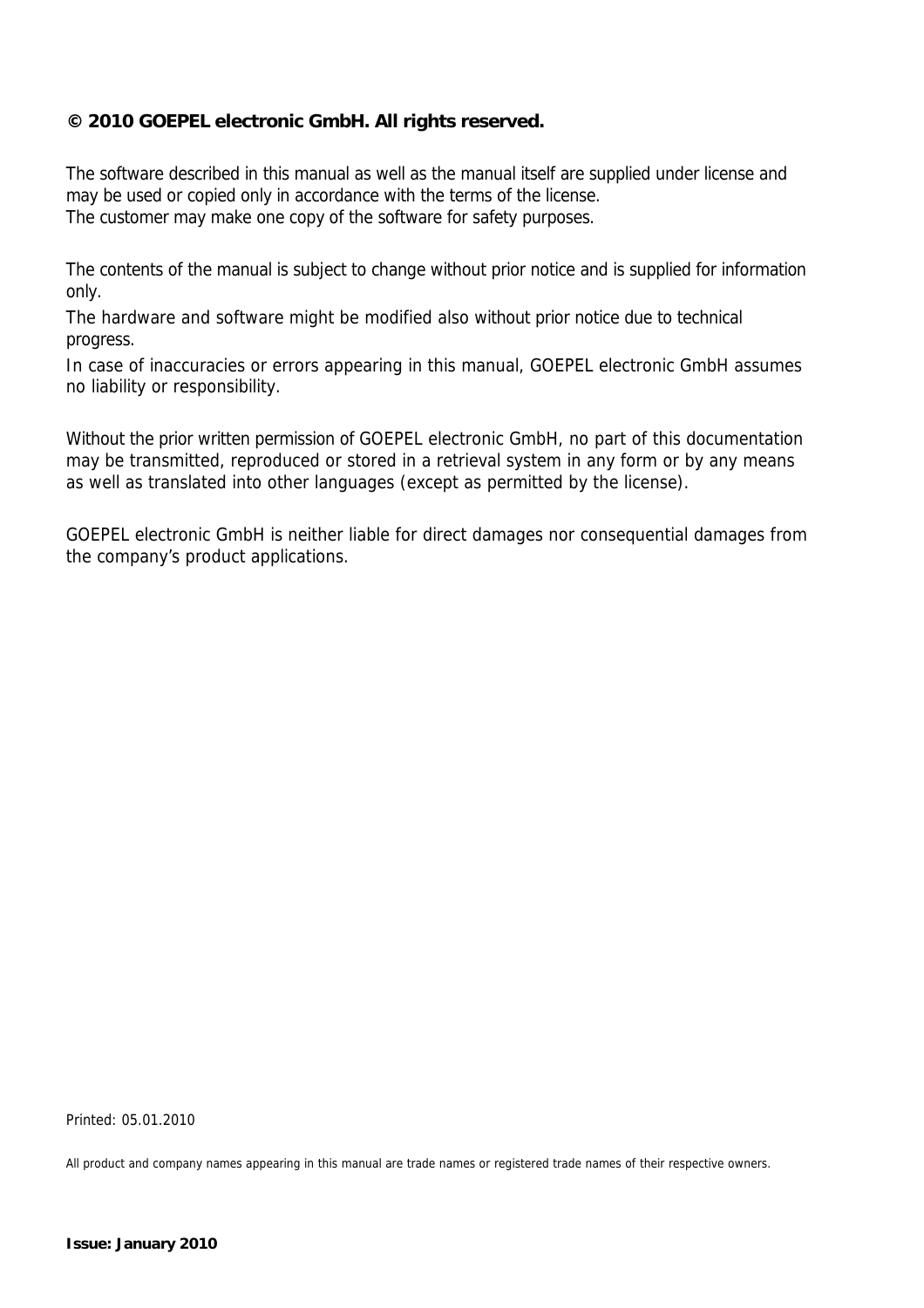|                | HARDWARE INSTALLATION OF USB RACKS TYPE USB 10XX 1-1<br>11<br>12<br>1.2.1 |  |
|----------------|---------------------------------------------------------------------------|--|
| $\overline{2}$ |                                                                           |  |
|                | 21                                                                        |  |
|                | 22                                                                        |  |
|                | 2.2.1                                                                     |  |
|                | 222                                                                       |  |
|                | 23                                                                        |  |
|                | 2.3.1                                                                     |  |
|                | 2.3.2                                                                     |  |
|                | 2.3.3                                                                     |  |
| 3              |                                                                           |  |
|                | 3.1                                                                       |  |
|                | 3.2                                                                       |  |
| 4              |                                                                           |  |

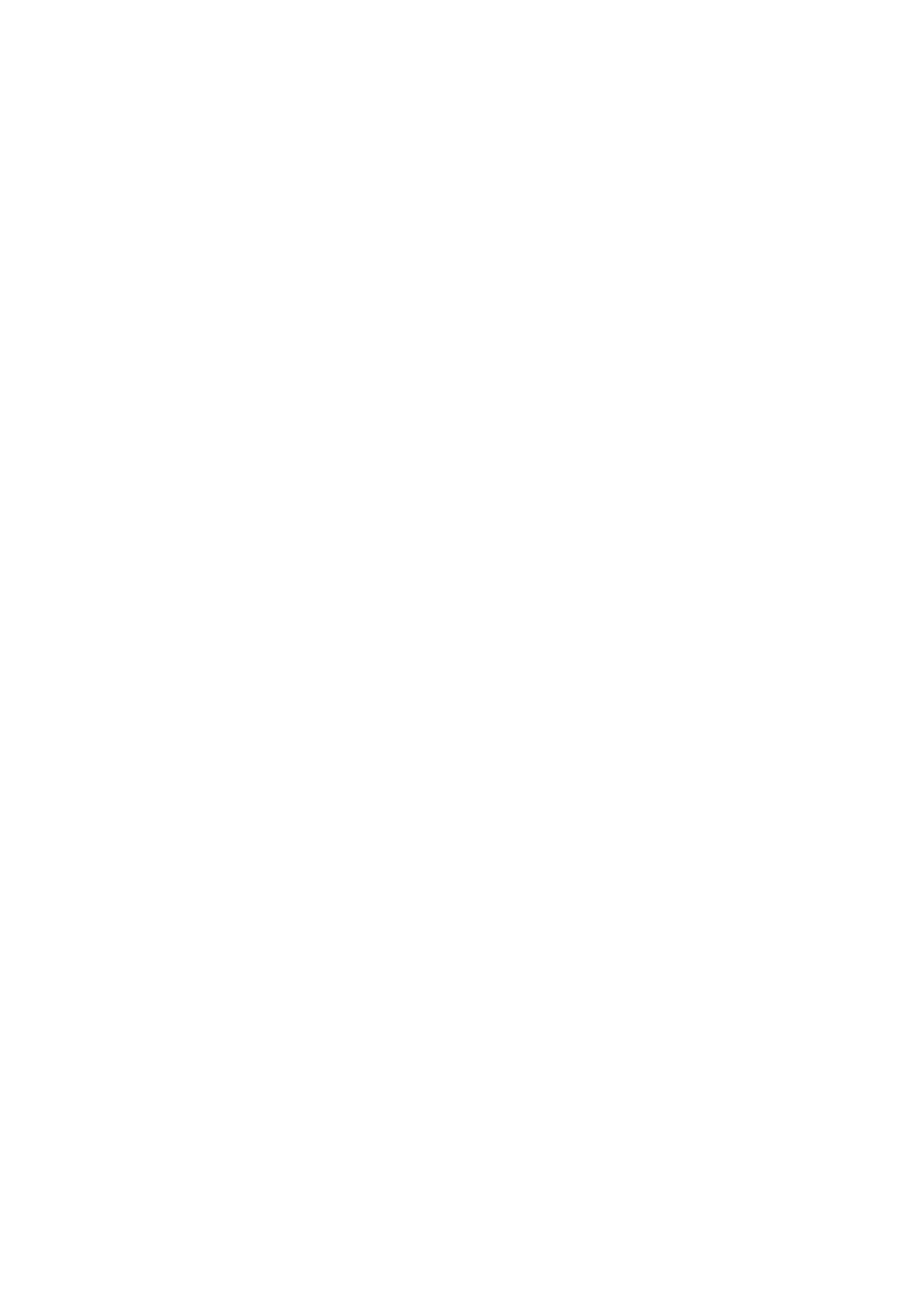## <span id="page-4-0"></span>**1 Installation**

#### <span id="page-4-1"></span>**1.1 Hardware Installation of USB Racks Type USB 10xx**



Please make absolutely certain that all of the hardware installation procedures described below are carried out with your system switched off.

Open your **USB 10xx** Rack system according to its conditions. A free slot is to be selected in the system.

Now, the slot cover is to be taken away from the slot selected. To do this, unscrew both fixation screws and remove the cover from the slot.

(If it is necessary to exchange transceiver modules on a USB board, pay attention to the general rules to avoid electrostatic charging. Transceiver modules must never be removed or mounted with the power switched on! In addition, the right alignment is absolutely required).



During the installation procedure, touch the USB board to be installed at its edges only.

Never touch the surface of the board, because otherwise it may be destroyed by electrostatic discharge.

Insert the board carefully into the prepared slot. Use the lever at the front plate in order to push in the board finally.

When the board has been inserted properly, fix it by means of the two fixation screws at the slot cover.

Finally carry out all required steps allowing the system to operate properly.



Pay attention to touch also the **USB 10xx Rack** only at the areas intended for that.

Never touch the surface of the internal backplane, because otherwise it may be destroyed by electrostatic discharge.

Please use the delivered USB cables to connect a **USB 10xx** Rack to the PC's or Laptop's USB interface. Other cables may be inapplicable.

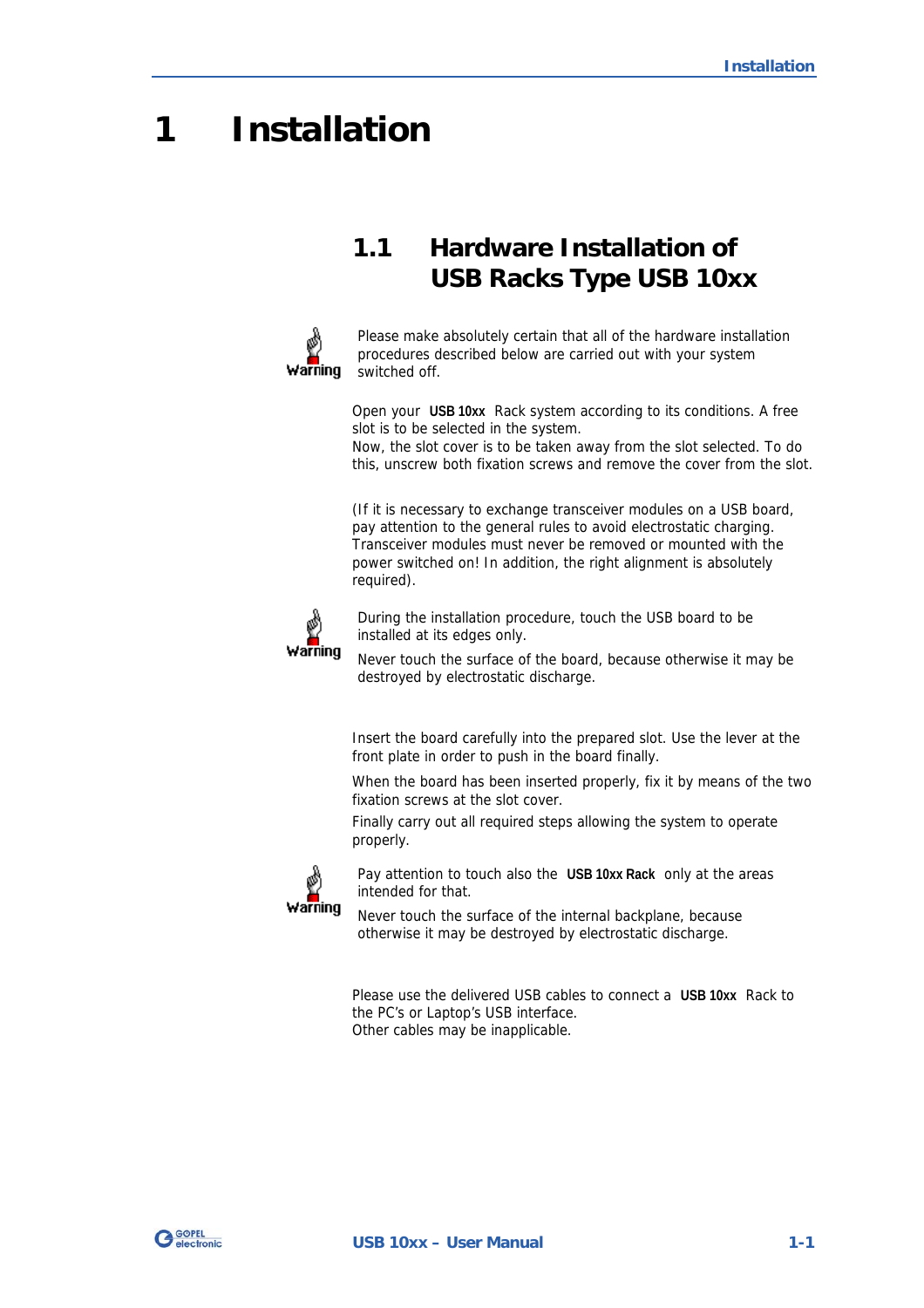#### <span id="page-5-0"></span>**1.2 Driver Installation**

#### <span id="page-5-1"></span>The driver installation is executed with the corresponding **GOEPEL electronic** USB board inserted before in the **USB 10xx Rack**. To do that, proceed according to the following example. 1.2.1 Windows Device Drivers

**Example of Driver Installation for a USB 3060 USB board:** 

To install the **GOEPEL electronic** USB drivers on your system, execute the **GUSB** driver setup. For that, start the *GUSB-Setup-\*.exe* setup program (of the supplied CD, "\*" stands for the version number) and follow the instructions.



At present, the available device driver only supports Windows<sup>®</sup> 2000/ XP systems.

If you want to create your own software for **USB 3060** boards, you need the files for user specific programming  $(*. DLL, *. LLB, *. H).$ These files are not automatically copied to the computer and have to be transferred individually from the supplied CD to your development directory.



The USB interface uses the **high-speed** data rate according to the **USB2.0** specification (if possible, otherwise USB1.1, **full-speed**).

After driver installation, you can check whether the boards are properly embedded by the system.

Among others, the following figure shows the successful embedding of four **USB 3060** boards:







Please note that the Device Manager shows ALL USB controllers.

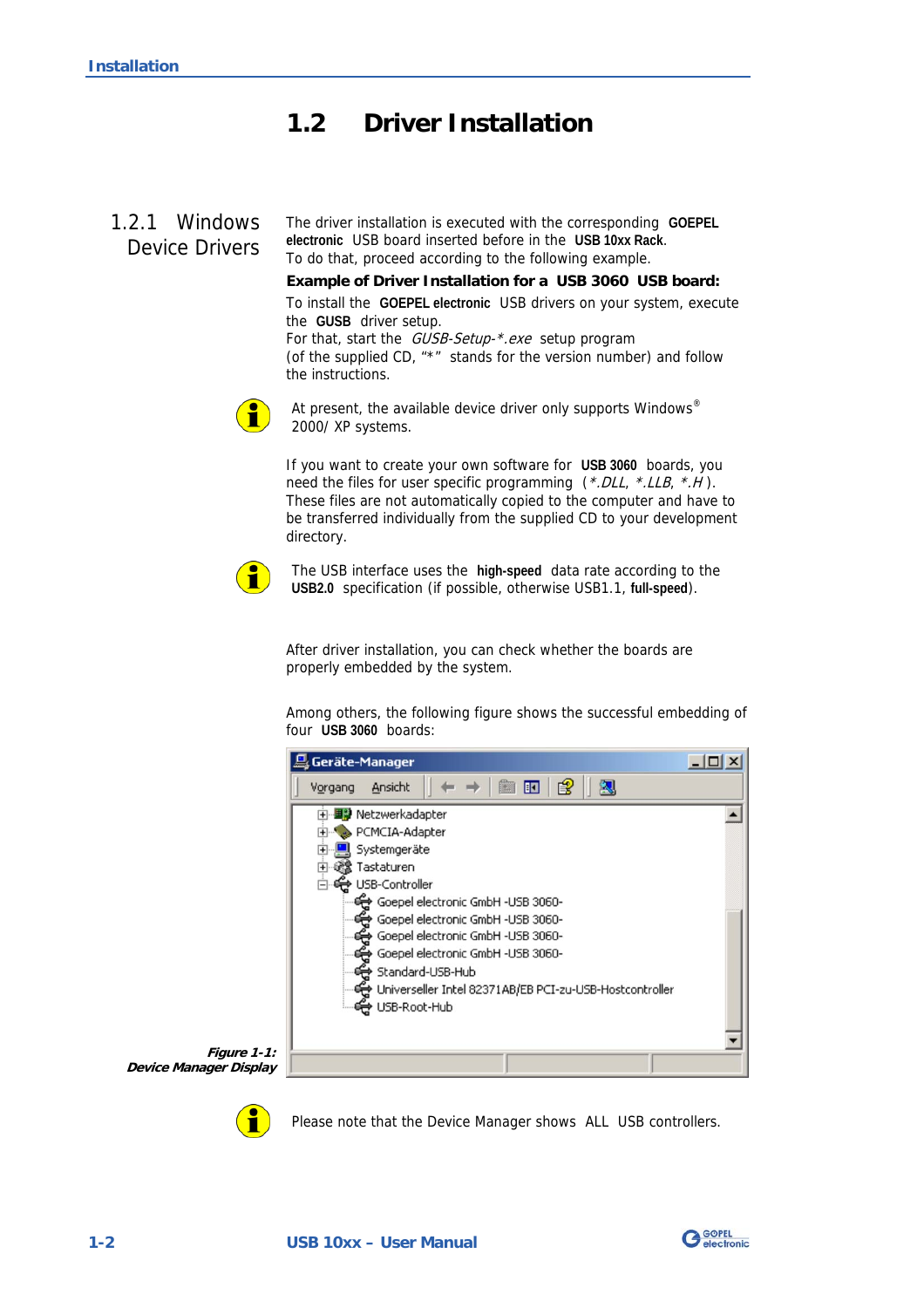# <span id="page-6-0"></span>**2 Hardware**

#### <span id="page-6-1"></span>**2.1 Definition**

**USB 10xx** devices are **GOEPEL electronic GmbH** USB racks with USB 2.0 Interface.

These racks are used as a platform for the mechanical and electrical integration of **GOEPEL electronic** USB boards.

**USB 10xx** racks can be operated as tabletop units or in 19" rack constructions.

The racks are used for a wide field of applications of the general measurement and control technology.



**Figure 2-1: USB 1004 4-slot USB rack** 



For operating a **USB 10xx** rack, you need **GOEPEL electronic** USB boards.

Up to **16 GOEPEL electronic** USB boards can be integrated in such a rack.

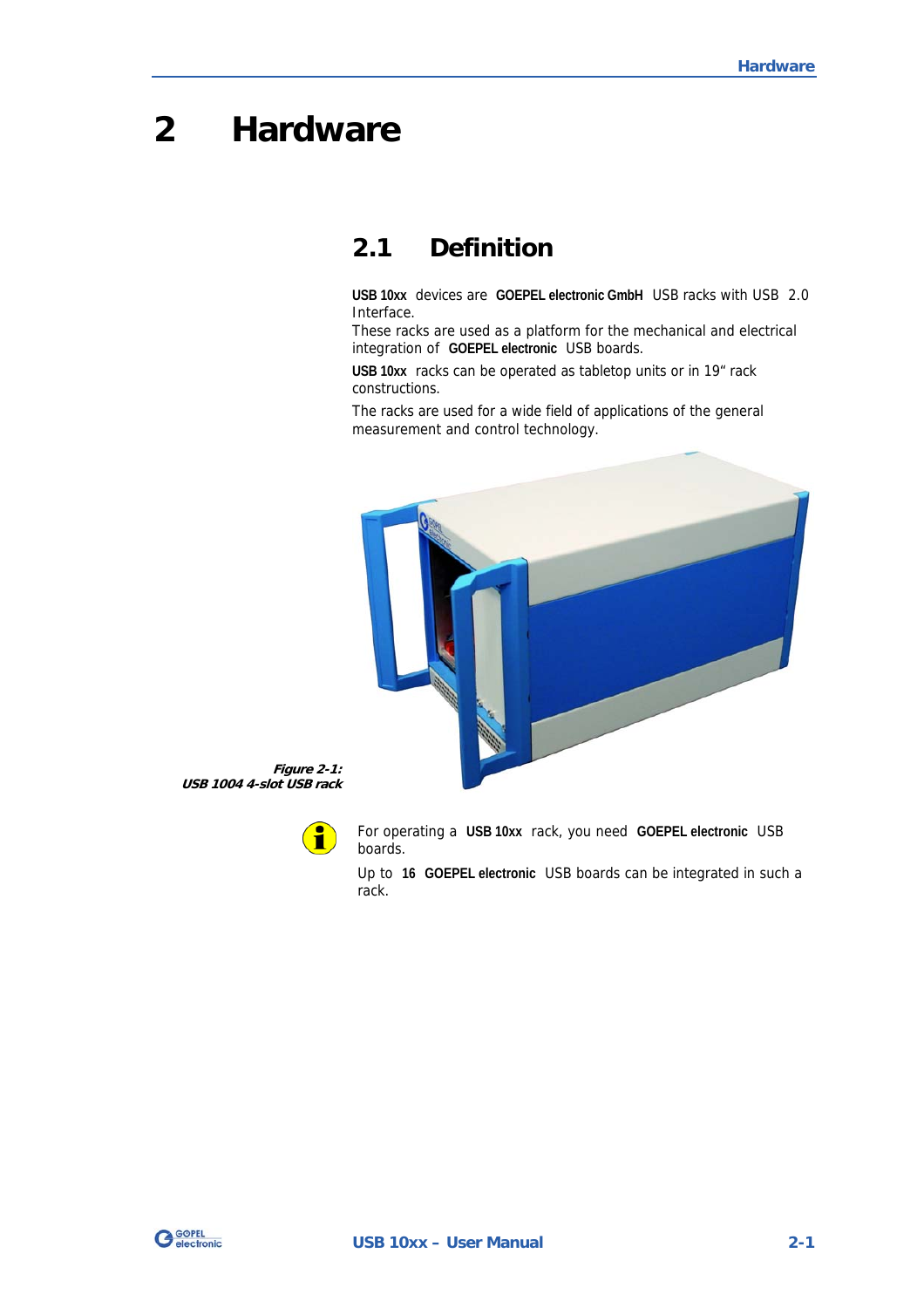



**USB 10xx** racks have characteristics as follows:

- ♦ 1 USB 2.0 interface for the connection to the superordinated USB bus system (rear connector)
- ♦ HUB principle structure: The HUBs are integrated on the backplane. The required number of HUBs is available corresponding to the rack's size.
- ♦ Provides the power supply for the integrated **GOEPEL electronic** USB boards
- ♦ Active cooling of the USB boards in the rack with filter system
- ♦ 230V power connection at the rear side

There are the following variants of **USB 10xx racks**:

- ♦ **USB 1016** 16 slot rack with frontal opening to insert the USB boards
- ♦ **USB 1008** 8 slot rack with frontal opening to insert the USB boards
- ♦ **USB 1004** 4 slot rack with frontal opening to insert the USB boards

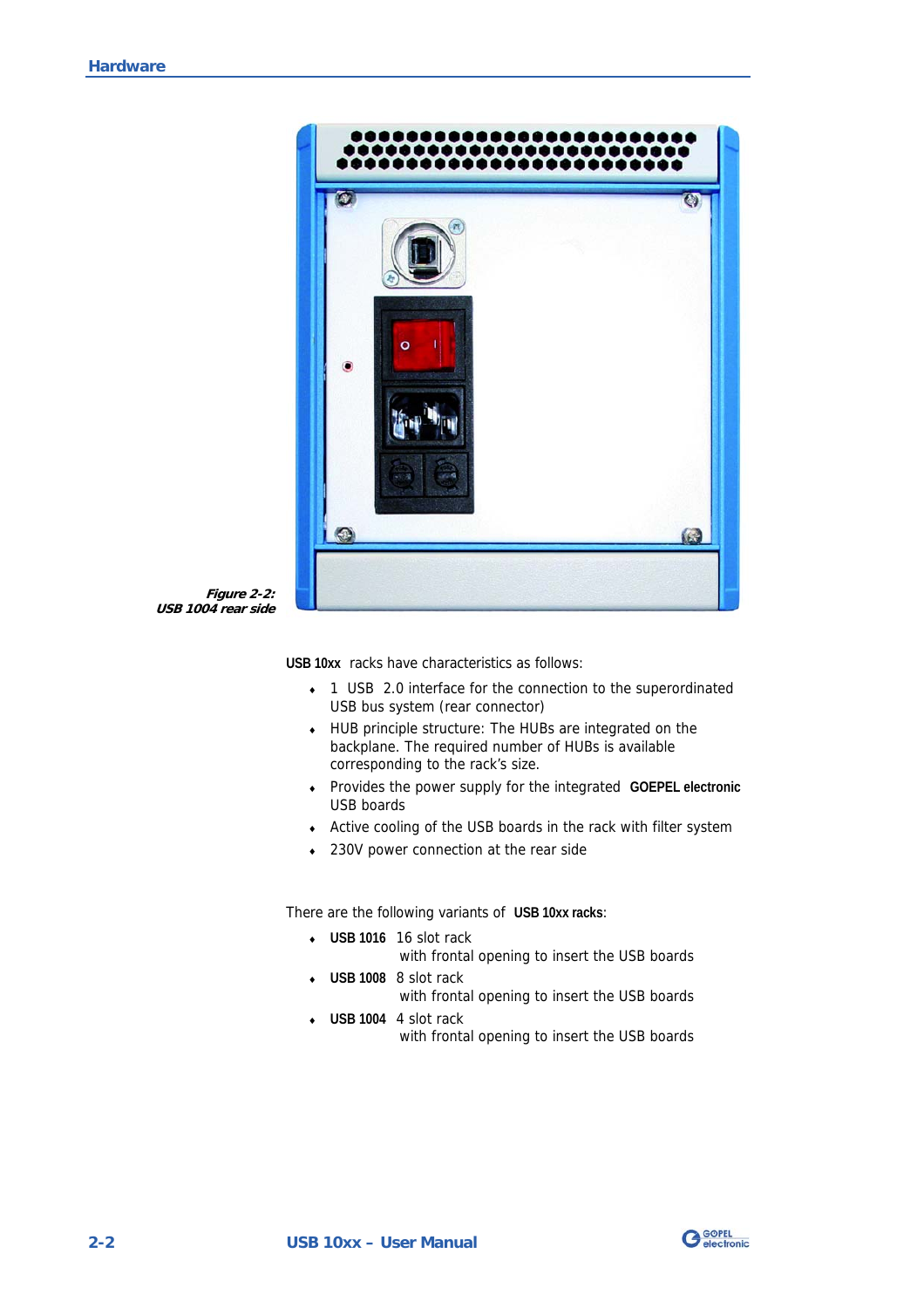#### <span id="page-8-0"></span>**2.2 Technical Data**

#### <span id="page-8-1"></span>2.2.1 Dimensions

(width x height x depth):

- ♦ **USB 1016**: 448.9 mm x 177 mm x 315.5 mm
- ♦ **USB 1008**: 235.4 mm x 177 mm x 315.5 mm
- ♦ **USB 1004**: 164.5 mm x 177 mm x 315.5 mm



The given dimensions refer to the housing without frontal handles, assembling hood and mounting foots.

#### <span id="page-8-2"></span>2.2.2 USB 10xx/ **Characteristics**

| Symbol      | <b>Parameter</b>             | Min. | Typ. | Max. | Unit       | <b>Remarks</b>      |
|-------------|------------------------------|------|------|------|------------|---------------------|
| $V_{power}$ | Supply voltage               | 100  |      | 240  | <b>VAC</b> |                     |
| $F_{in}$    | Supply frequency             | 50   |      | 60   | Hz         |                     |
| $P_{Slot}$  | Power consumption per slot   |      |      | 14   | W          | 1A@12V<br>0.5A @ 5V |
|             | <b>USB Transmission rate</b> |      |      | 480  | MBit/s     |                     |
|             | Number of slots              |      | 16   |      |            | <b>USB 1016</b>     |
|             |                              |      | 8    |      |            | <b>USB 1008</b>     |
|             |                              |      | 4    |      |            | <b>USB 1004</b>     |

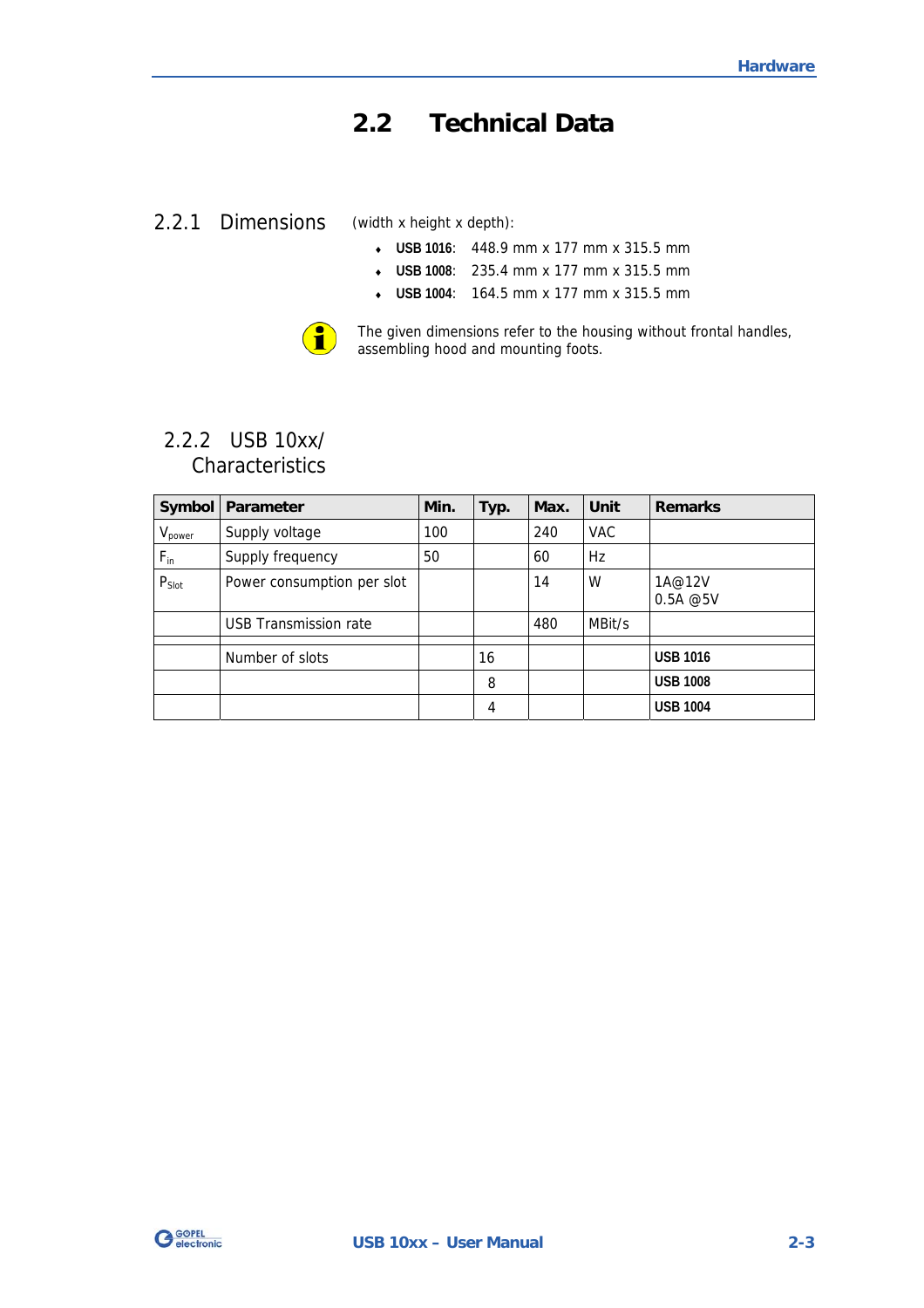#### <span id="page-9-0"></span>**2.3 Construction**

<span id="page-9-1"></span>**USB 10xx Racks** have a USB 2.0 interface available for the connection to the PC's USB interface. In the basic versions (frontal opening to insert the USB boards) the USB interface is at the rack's rear side. 2.3.1 General

> [Figure 2-2](#page-9-2) shows schematically the structure of a USB rack with 16 (4x4) slots in a bloc diagram.

Generally four USB slots each are operated with one HUB on a backplane module. At most up to four backplane modules can be operated via a 5th HUB (on backplane 1).

The USB interface for the corresponding USB boards is provided via the backplane's connector. This connector also provides the power supply for the boards.

The backplane is designed to be used in the **GOEPEL electronic USB Rack**. There are additional signal lines (GPIO) on the backplane which can be interconnected with each other, for example for the communication of several boards.



<span id="page-9-2"></span>**Figure 2-2: Block diagram of a USB 1016 Rack**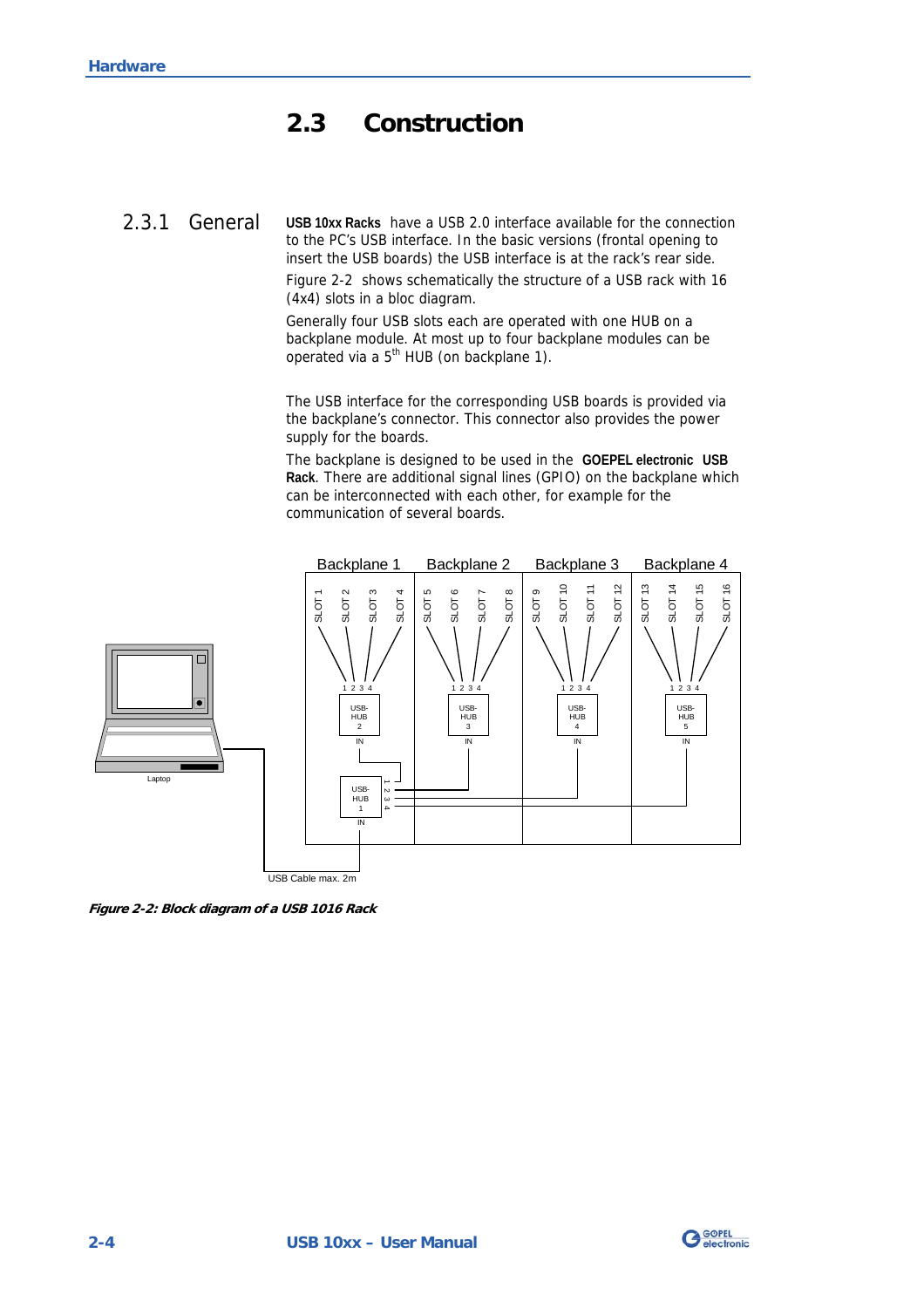#### <span id="page-10-0"></span>Individual USB boards in the **GOEPEL electronic USB Rack** are exclusively addressed according to their serial numbers (see chapter **Control Software** of the corresponding User Manual). 2.3.2 Addressing

The board with the LEAST serial number is always the device with the number **1.**



To improve clarity, we recommend to arrange several **GOEPEL electronic USB** boards of the same type in the order of ascending serial numbers in the **GOEPEL electronic USB Rack**.

#### <span id="page-10-1"></span>2.3.3 Communication Interface

There is a USB interface available for the communication with the PC or Laptop.

A transmission rate up to 480 MBit/s can be achieved by this interface.

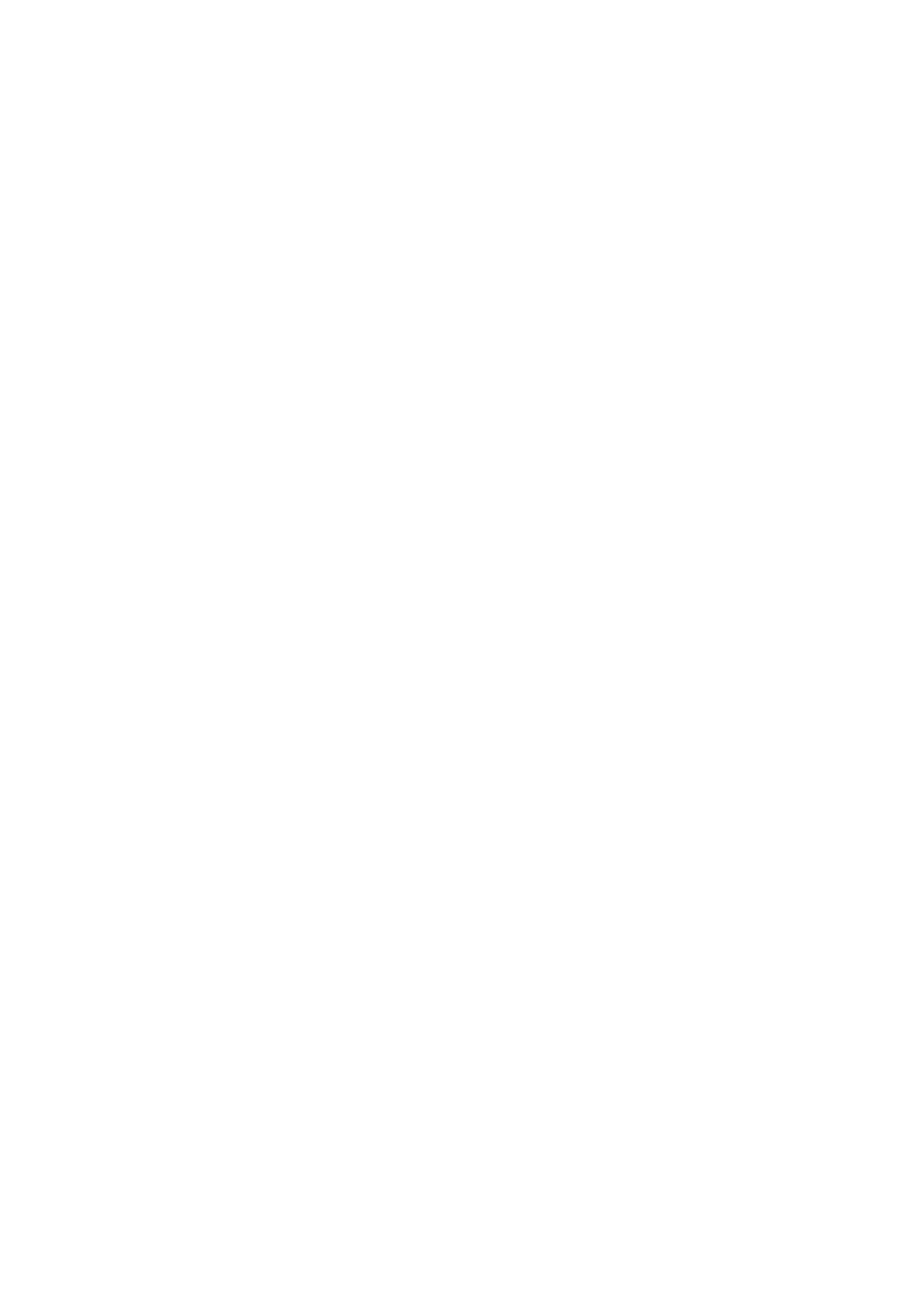## <span id="page-12-0"></span>**3 Control Software**

#### <span id="page-12-1"></span>**3.1 Programming via DLL Functions**

There is no further control software required for **USB 10xx Racks**. Programming via DLL functions is exclusively carried out by the function calls for the USB boards used.

Please refer to the User Manuals of the **GOEPEL electronic** USB boards integrated in your system.

#### <span id="page-12-2"></span>**3.2 Programming with LabVIEW**

There is no further control software required for **USB 10xx Racks**. Programming with LabVIEW functions is exclusively carried out by the function calls for the USB boards used.

Please refer to the User Manuals of the **GOEPEL electronic** USB boards integrated in your system.